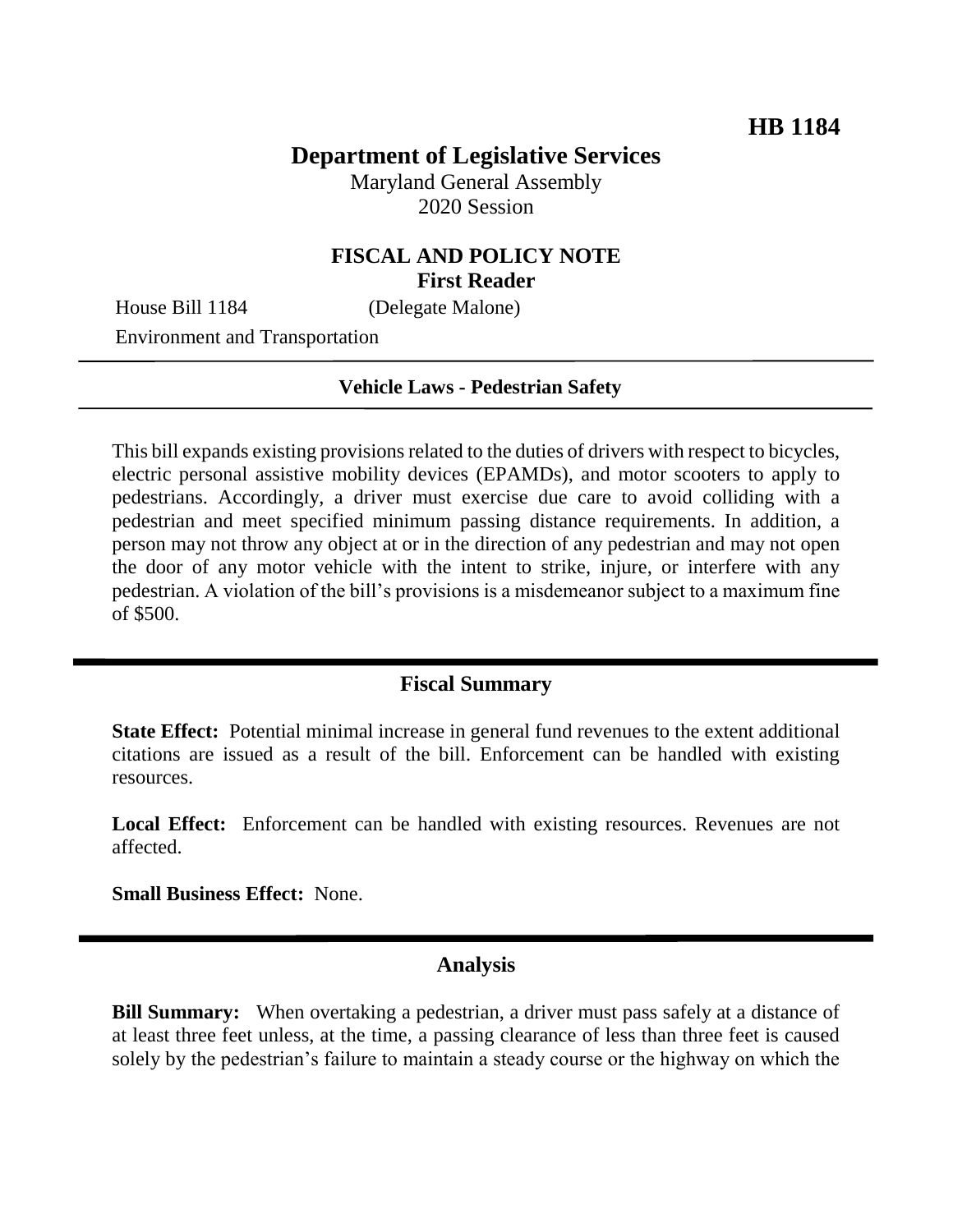vehicle is being driven is not wide enough to lawfully pass the pedestrian at a minimum distance of three feet.

**Current Law:** Notwithstanding any other rule of the road, the driver of a vehicle must exercise due care to avoid colliding with any pedestrian and, if necessary, warn any pedestrian by sounding the vehicle's horn. Additionally, the driver of a vehicle must exercise proper caution upon observation of a child or obviously confused or incapacitated individual. A violation is a misdemeanor, and a violator is subject to a maximum fine of \$500. The prepayment penalty established by the District Court is \$70, and the Motor Vehicle Administration (MVA) must assess one point against a violator's license. If the violation contributes to an accident, the prepayment penalty is \$110, and MVA must assess three points against the violator's license.

## *Duties of a Driver with Respect to Bicycles, EPAMDs, and Motor Scooters*

*Minimum Passing Distance:* When overtaking a bicycle, an EPAMD, or a motor scooter, a driver must safely pass the bicycle, EPAMD, or motor scooter at a distance of at least three feet unless, at the time, (1) the bicycle, EPAMD, or motor scooter rider fails to ride to the right side of the roadway or in a bicycle lane that is paved to a smooth surface, as required by the Maryland Vehicle Law; (2) a passing clearance of less than three feet is caused solely by the rider's failure to maintain a steady course; or (3) the highway is not wide enough for the vehicle to lawfully pass at a minimum distance of three feet.

A violation is a misdemeanor subject to a maximum fine of \$500. The prepayment penalty is \$80, and MVA must assess one point against the driver's license. For a violation that contributes to an accident, the prepayment penalty is \$120.

*Throwing Objects or Opening Doors:* A person may not throw any object at or in the direction of any person riding a bicycle, an EPAMD, or a motor scooter. In addition, a person may not open the door of any motor vehicle with intent to strike, injure, or interfere with any person riding a bicycle, an EPAMD, or a motor scooter. A violation of either of these offenses is a misdemeanor subject to a maximum \$500 fine. The prepayment penalty for a violation is \$290.

# **Additional Information**

**Prior Introductions:** None.

**Designated Cross File:** None.